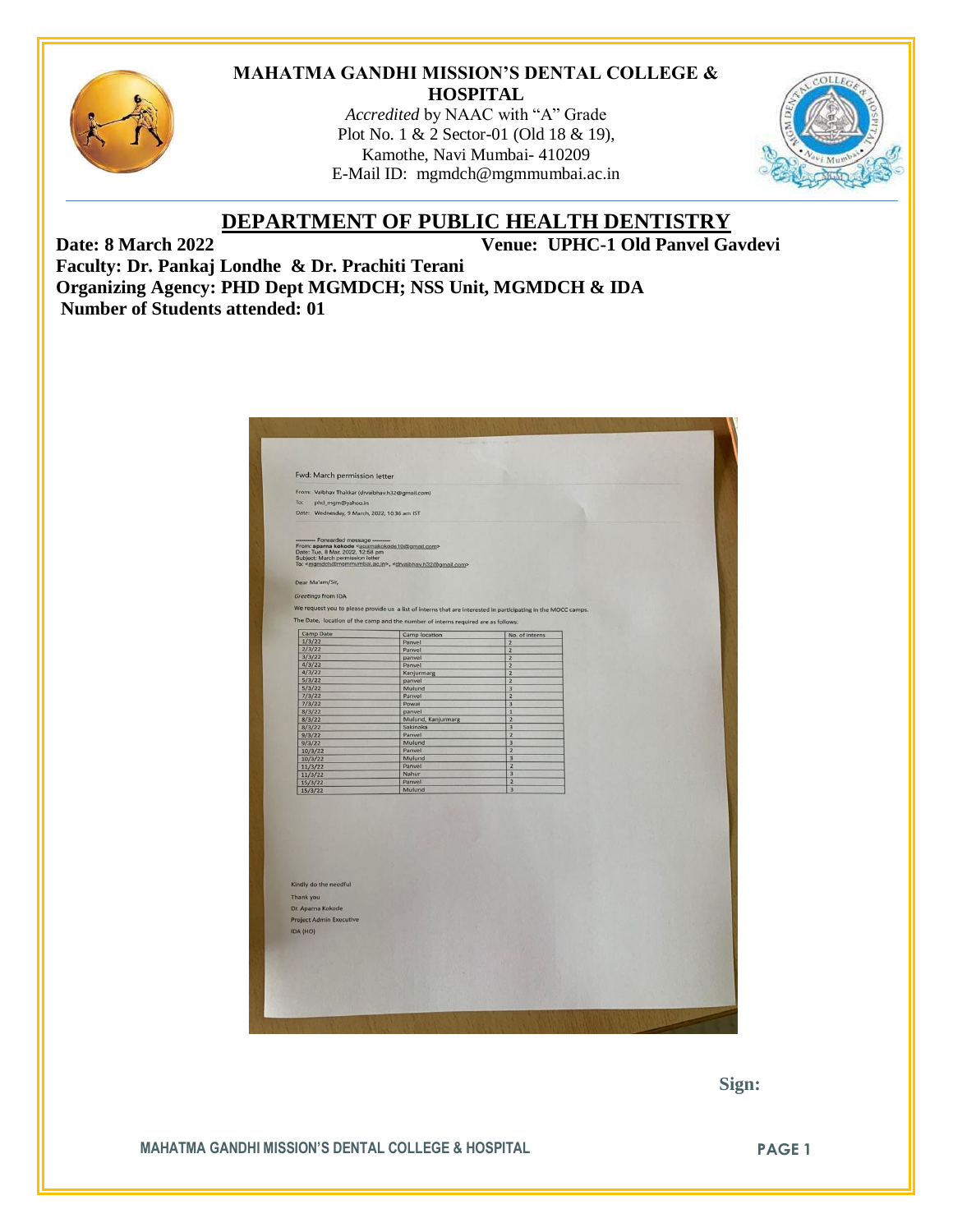### **Assessment of Oral Health Status and Treatment need of patients at UPHC-1 Old Panvel Gavdevi**

 MGM Dental College in association with IDA constantly takes efforts of extending the oral health care to the community. The oral care initiative was also extended to patients at UPHC-1 Old Panvel Gavdevi with the intention of creating awareness and providing oral health care to the patients. **Aim and objective:** 

- 1. To assess the oral health status of patients and to provide necessary Dental treatment.
- 2. To educate them and create awareness about oral health.

#### **Method**:

A type III examination was carried out with the use of mouth mirror and probe in day light. All the patients were assessed for oral health status and were explained the need to get the problems corrected. The patients were made aware of the existing dental problems and preventive measures were explained.

**Observations:** A total of 11 patients were examined for various dental problems. Those requiring extensive treatment were referred to MGM Dental College and Hospital, Kamothe.

### **Oral health status:**

| <b>Condition</b> | No. of<br>individuals | Percentage<br>$\frac{6}{9}$ | <b>ORAL HEALTH</b><br><b>STATUS</b> |
|------------------|-----------------------|-----------------------------|-------------------------------------|
| Dental caries    |                       | 41.7%                       | $\blacksquare$ DENTA                |
| Gingivitis       | 3                     | 28.2%                       | L<br><b>CARIES</b>                  |
| <b>Missing</b>   | ∍                     | 24.7%                       | <b>MISSIN</b><br>G                  |
| Malocclusion     |                       | 10.2%                       |                                     |

#### **Interpretation and conclusion:**

 **Dental caries is the most common problem among the patients followed by gingivitis.**

**Oral health education and prevention strategies should be implemented in order to reduce the disease burden among these patients.**

 **Sign:**

**MAHATMA GANDHI MISSION'S DENTAL COLLEGE & HOSPITAL PAGE 2**